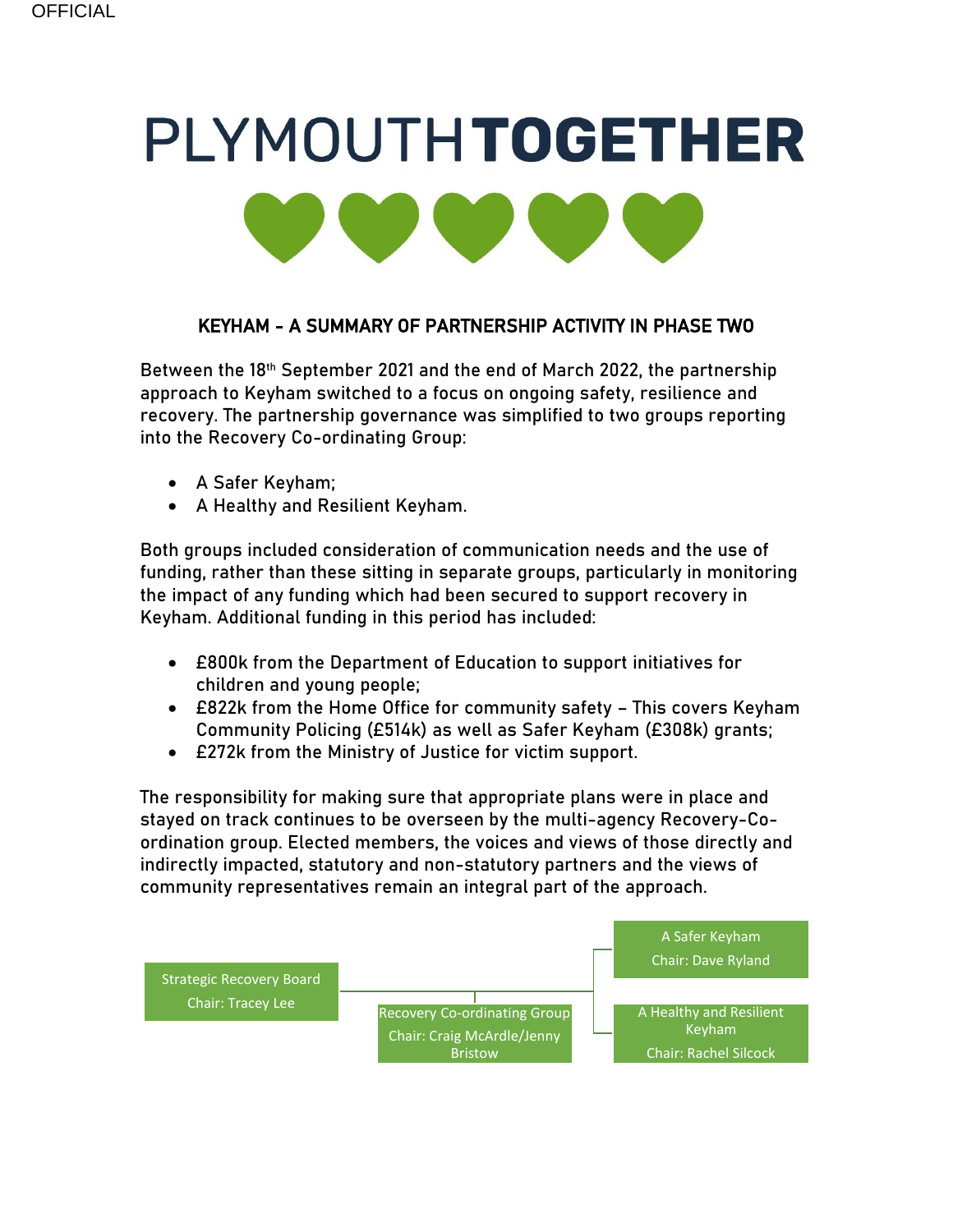A broad range of activity continues to take place in Keyham and the surrounding area. Some of this is part of 'business as usual' for the city, some is specific activity which has been made possible by additional funding brought to Plymouth, and some is due to the dedicated efforts of voluntary and community organisations in the area. Ongoing conversations with residents told us they want to see improvements to the physical environment in the area, some of which will help them to feel safer, as adults and children. They also want to have more opportunities to be together via community events and activities.

The Plymouth Together Fund had raised £93,941.24 as of the 10th March 2022, from generous individuals, groups and organisations who have raised money from a range of fund-raising activities. The fund does not receive any government funding. The Plymouth Together Fund Committee is overseeing and governing the distribution of the funds. The committee recognises four main groups of fund beneficiaries:

• the next of kin of those who died in the tragedy of August 12th, the physically injured, wider family members, and a general reserve to support community activities and other good, local causes;

None of the donated funds will be used for administration.

The Plymouth Together website<https://plymouthtogether.co.uk/>continues to be developed, to share updates and information.

Plans are being drawn up to describe phase 3 activity and priority areas. This will include consideration of memorials and remembrance as we begin to approach the first anniversary.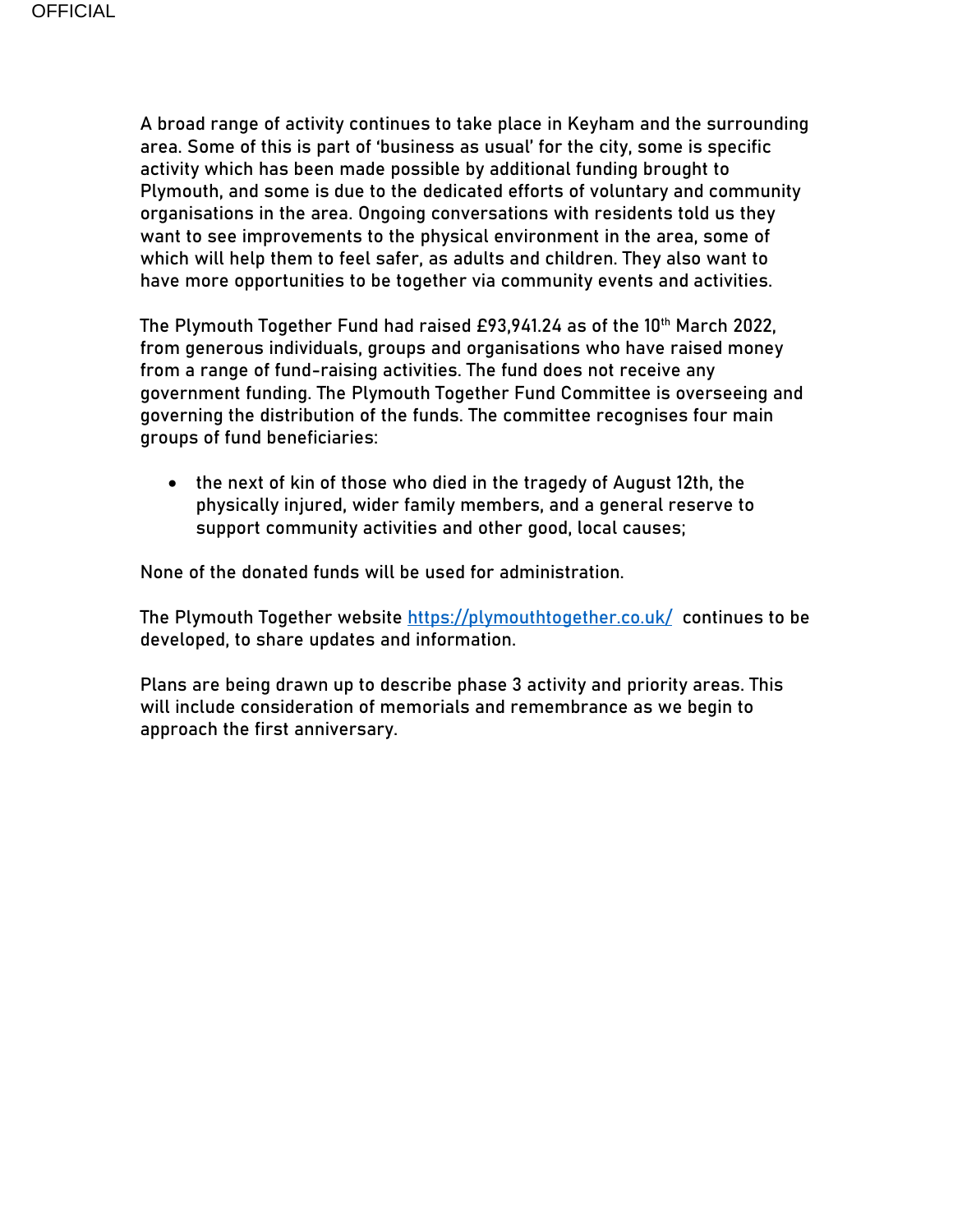### Name of group: A SAFER KEYHAM

### Purpose of group:

- Restore feelings of safety through a range of initiatives and extensive community engagement;
- Mitigate the possibility of future and existing harm to residents through community policing and safer streets style interventions;
- Advance community action through investment in empowerment and skills-based engagement, an enhanced youth provision and citizen consultations to lead to sustainable citizen led change;

| A Safer Keyham                     |                                                                                                                                                                                                                                                                                                                                                                                                                                                                                                                                                                                                                                                                                                                                                                                                                                                                                                                                                                                                                                                                                                                                                                                                                                                                                                                                                                                                                                                                                                                                                                                                                                                                                                                                                                                             |  |
|------------------------------------|---------------------------------------------------------------------------------------------------------------------------------------------------------------------------------------------------------------------------------------------------------------------------------------------------------------------------------------------------------------------------------------------------------------------------------------------------------------------------------------------------------------------------------------------------------------------------------------------------------------------------------------------------------------------------------------------------------------------------------------------------------------------------------------------------------------------------------------------------------------------------------------------------------------------------------------------------------------------------------------------------------------------------------------------------------------------------------------------------------------------------------------------------------------------------------------------------------------------------------------------------------------------------------------------------------------------------------------------------------------------------------------------------------------------------------------------------------------------------------------------------------------------------------------------------------------------------------------------------------------------------------------------------------------------------------------------------------------------------------------------------------------------------------------------|--|
| What was<br>achieved?              | • A dedicated Keyham community policing team is in place to provide community reassurance<br>CCTV and Lighting - a programme of works will be completed by the end of March 2022 inclusive of 55 lighting<br>$\bullet$<br>upgrades, column replacements and preparation work if cameras should be required in the future<br>Youth Engagement - Partners have been working with young people in the area to develop an understanding into<br>how young people are feeling and what they would like to be delivered in the area<br>Reclaiming of Public Spaces - Works related to the reclaiming of public spaces will be completed by the end of<br>March. This includes the new footpath installed in North Down Crescent, hedge trimming, planting of trees and<br>wild flowers and purchase of equipment for parks to be delivered in the Green Space Plan<br>Feel Safe Scheme - currently on target to be completed by the end of March with over 100 different<br>$\bullet$<br>improvements made throughout people's homes<br>• Crime Prevention Outreach - currently on target to be completed by the end of March. Over 300 personal safety<br>devices have been issued and more have been purchased to continue this work throughout the area, which will be<br>led by Keyham Neighbourhood Watch<br>Training - A training programme has been delivered with elements set to continue post April. This has been well<br>attended and it is hoped that the skills which the community are developing will continue to support residents for<br>years to come<br>• Sparks Funding -all initial grants were spent providing money into local projects. New funding received from the<br>Police and Crime Commissioner will extend this work through the coming months, supported by POP |  |
| What still<br>needs to<br>be done? | Learning from the use of the Sparks Fund and the impact of the various projects and how these can inform<br>$\bullet$<br>community capacity and resilience<br>Ongoing youth engagement to understand the needs and challenges for young people<br>Ongoing community engagement via the Policing team                                                                                                                                                                                                                                                                                                                                                                                                                                                                                                                                                                                                                                                                                                                                                                                                                                                                                                                                                                                                                                                                                                                                                                                                                                                                                                                                                                                                                                                                                        |  |